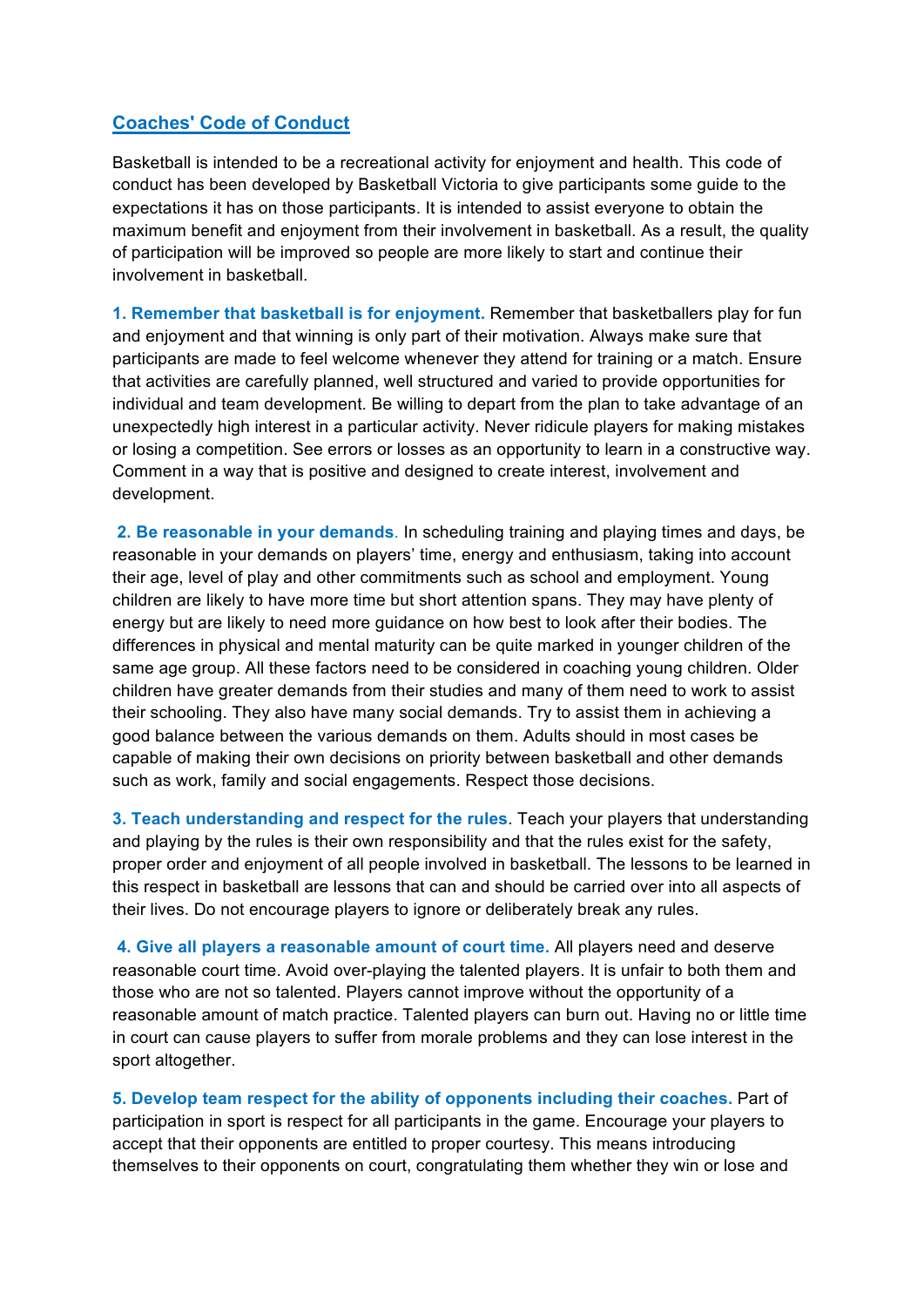accepting loss gracefully. Teach them that the opposition coach is there trying to do the best for their team and is also entitled to respect.

## **6. Instil in your players respect for officials and an acceptance of their judgement.**

Players should be taught to understand that officials have a very difficult task to perform and that without them games could not be played. They are there to enforce the rules of play but they cannot always be right. Teach your players to accept bad calls graciously. Abuse of referees is unacceptable behaviour that should not be tolerated. Players who consistently dispute decisions or do not accept bad decisions should be singled out for counselling and guidance.

7**. Guide your players in their interaction with the media, parents and spectators.** It is sometimes very difficult for players to concentrate on the game when there is the distraction of the presence of friends and relatives as spectators. Coaches have a difficult role to play in teaching players respect for their parents and other spectators but also teaching them to maintain concentration on the team plan if spectators become over-enthusiastic. Parents sometimes make demands on their children's time which interferes in their basketball activities. Respect this and try to structure your coaching and their training and playing times and obligations to take those demands into account. There are many other factors which need to be balanced, including venue availability and requirements of administrators. The coach's task is not easy. The presence of media at a basketball game can lead to a temptation by some players to "show off" or otherwise act differently from how they would act normally. Encourage your players to not be awed by the presence of the media. Also teach them that if they are approached for an interview after a game they are representing the whole sport and should behave accordingly.

## **8. Group players according to age, height, skills and physical maturity, whenever**

**possible.** Uneven competition can lead to a loss of enthusiasm. Coaches should always try and group players of reasonably equal ability. In coaching children it is important to remember the different maturity rates for children of the same age. A player in their early teenage years may be the tallest in their team and yet because they have matured early, be one of the shorter players in only a brief time. Coaches must be ever vigilant to ensure that changes in height and other physical characteristics are noticed and acted upon.

**9. Ensure that equipment and facilities meet safety standards and are appropriate to the age and ability of the players.** In our increasingly litigious and accountable society, all those involved in sport have a responsibility to take all reasonable steps to ensure the safety and well being of participants. Coaches are in a unique position to control many of the factors which can have an effect on this welfare. Coaches should be aware of the dangers factors such as heat and dehydration, wet floors and other potentially hazardous environmental situations can cause. A coach has a responsibility to avoid putting players into dangerous conditions.

**10. Be prepared to lose sometimes.** Everyone wins and losses at some time. Be a fair winner and a good loser. Disappointment at losing is natural, but it should not be obvious to the point of being unpleasant for others. Just as unpleasant can be the boastful winner. Recognise that even in defeat, the loser has achieved something, just by playing. Not everything in life can be a winning situation. Losing can be an important learning experience for your wider life goals. Guide your players to accept a loss in this spirit.